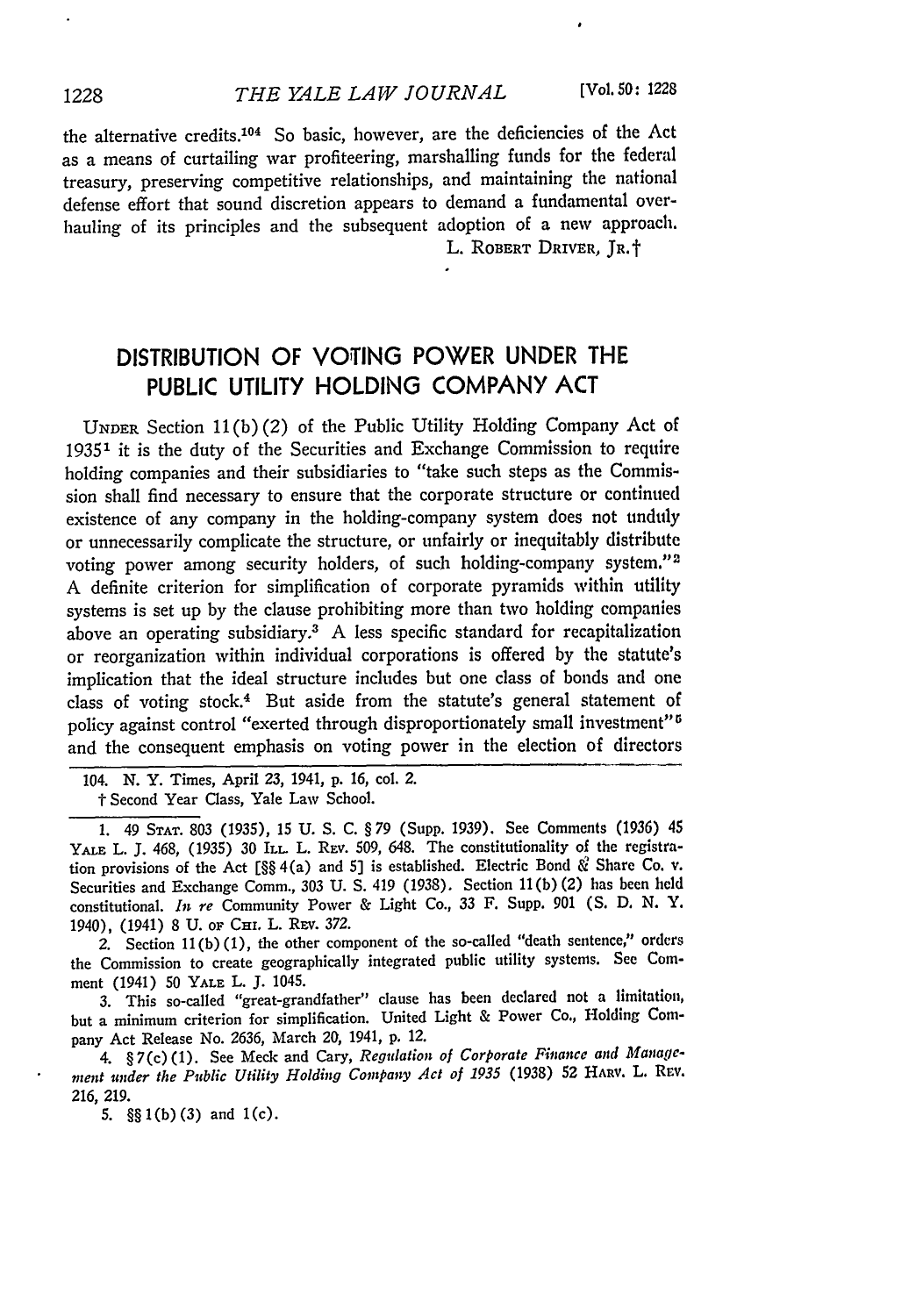the Commission is provided with no guide toward a fair and equitable distribution of voting power.<sup>6</sup>

While the requirements for protective and equitable voting rights had been formulated in theory before passage of the Holding Company  $Act^{\dagger}$ , their practical application to specific corporate structures had remained an academic problem. Confronted with this problem and wary of setting precedents, the Commission has invoked its power to redistribute as a threat to induce voluntary compliance, but has postponed affirmative action under Section 11(b)  $(2)$ .<sup>8</sup> In the exercise of other broad powers, however, it has been forced to consider voting rights. Under Section 7(e) no company may "alter the priorities, preferences, voting power, or other rights of the holders of an outstanding security" if the Commission finds that the change will "result in an unfair or inequitable distribution of voting power." Where corporations have voluntarily enfranchised previously voteless preferred stockholders, the Commission has promptly found that the consequent dilution of common stock rights does not result in an inequitable distribution.<sup>9</sup> Where the distribution is already unfair to senior interests, however, and the contemplated action might increase the inequity, the application of Section  $7(e)$  has been doubtful. The problem has arisen where proposed reductions in capital would give common-controlled directors renewed power to declare dividends without the consent of unprotected preferred stockholders. Reluctant to concede that an exaggeration of an existing inequitable distribution is not within the prohibition of Section 7(e), the Commission has sidestepped a decision of the question by reserving control of subsequent action and conditioning its approval on a favorable class vote of the preferred stockholders.<sup>10</sup> In all cases, moreover, it has emphasized its reservation of full authority to act under Section **11(b)** (2).

Over the voting rights of new issues, the Commission has maintained an increasingly vigilant supervision. The Act imposes a "heavy presumption" against issuing any but common stock having at least equal voting rights

6. For the questions left unanswered by similar criteria in the Chandler Act, see Krotinger, *Management and Allocation of Voling Po-wer* in *Corporate Reorqanizations* (1941) 41 COL. L. REv. 646, 649, n. 17.

7. See especially Stevens, *Stockholders' V'oting Rights and* **the** *Centralization of Voting Control* (1926) 40 **Q.** J. EcoN. 353. For recent treatment **of** the problem, see Stevens, *Voting Rights of Capital Stock and Shareholders* (1938) 11 **J.** Bus. oF U. or CHI. 311; Comment (1939) 52 HARV. L. REV. 1331.

**S.** Section 11(b) itself demands action only "as soon as practicable after January 1, 1938." The Commission has encouraged the submission of voluntary plans for compliance under **§** 11(e). See American Water Works and Electric Co., Inc., 2 S. **E.** C. *972,* 987 (1937).

9. See, *e.g.,* West Penn Power Co., **5 S. E.** C. 376, **387** (1939).

**10.** Securities Corporation General, Holding Company Act Release No. 2301, Sept. 23, 1940; Philadelphia Co., 6 **S.** E. C. 752 (1940); Columbia Gas & Electric Corp., 4 **S. E. C.** 406 **(1939).**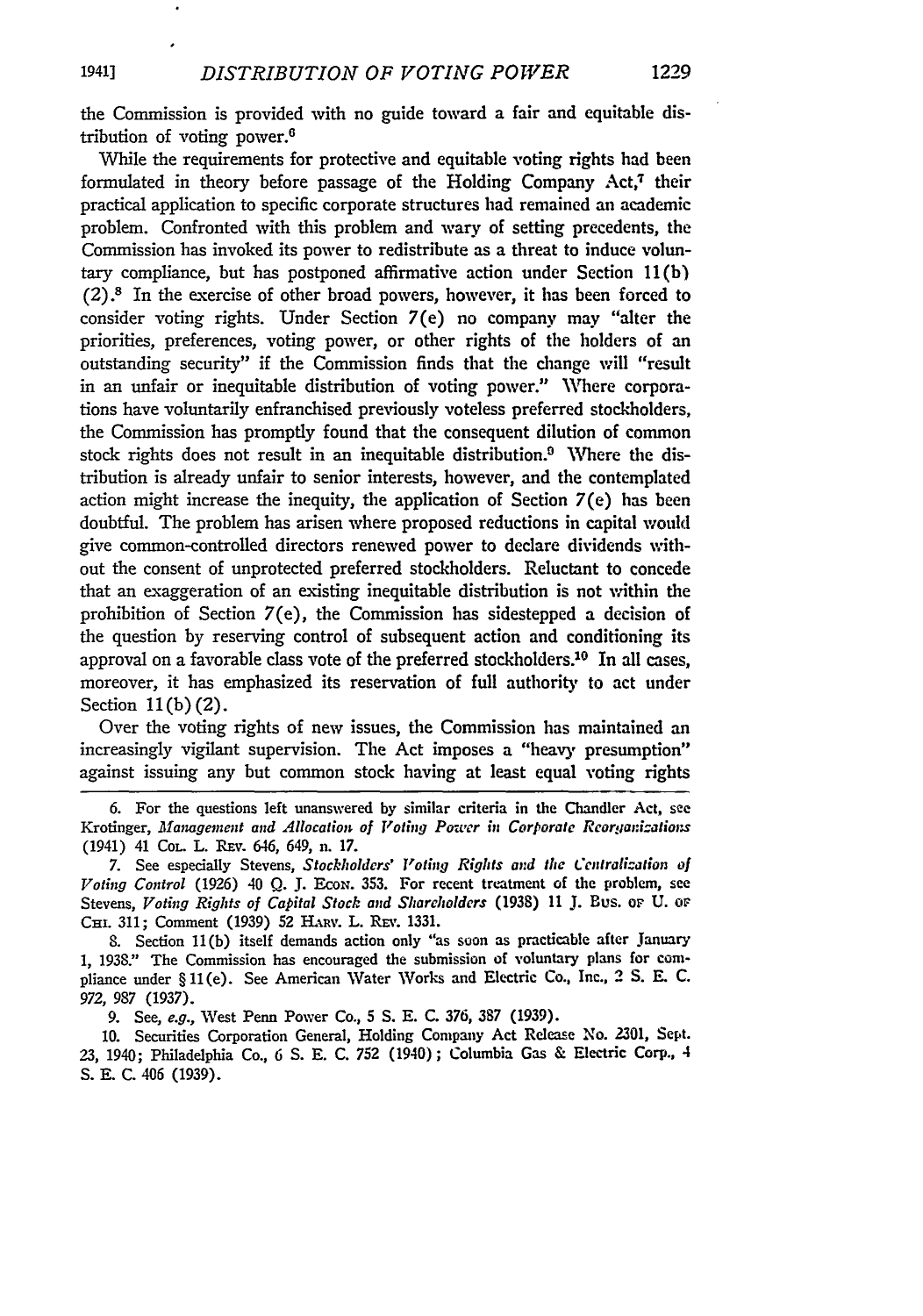with any outstanding security.<sup>11</sup> The purposes, however, for which exceptions may be made are so broad<sup>12</sup> that preferred stock issues have been frequently approved.<sup>13</sup> The Commission derives power under Section  $7(d)(6)$ to pass on the terms and conditions of issue or sale, and under Section  $7(f)$ to attach terms and conditions to its approval.<sup>14</sup> Despite these powers it has authorized preferred stock without requiring "at least the modicum of protection which flows from the right to elect a majority of directors in case of dividend defaults."<sup>15</sup> Since Commissioner Douglas' dissent in the *International Paper and Power* case,<sup>16</sup> however, new preferred shares have uniformly been accorded contingent majority voting rights. Moreover, the inadequacy of the safeguards afforded by voting rights contingent solely on dividend defaults<sup>17</sup> has been considered. Foreseeing future pressure bargains imposed on preferred stockholders through common stock dominance, Commissioner Frank in the *North American* case<sup>18</sup> vainly suggested provisions for shifting control to the senior securities when a special capital surplus is reduced below some substantial stated amount.<sup>10</sup>

More recently, however, the terms and conditions of new preferred issues, although not providing for shifts of control in the election of directors except in case of dividend defaults, have assumed a consistent pattern in affording purchasers substantially more voting protection.<sup>20</sup> Under the usual provisions, mergers and consolidations, for example, must be approved by the new preferred holders voting as a class.<sup>21</sup> Similarly, prejudicial charter amendments must have the consent of two-thirds of the preferred class.22 But more sig-

**11.** Community Power and Light Co., 6 **S. E. C.** 182, 194, n. 4 (1939).

12. § 7(c) (2). See Comment (1939) **52** HARv. L. Rav. 1331, 1342.

13. See *Security Issues of Electric and Gas Utilities 1935-1940*, REP. of S. E. C., P. U. Div. (1941) 11.

14. For the Commission's interpretation of § 7(d), see Federal Water Service Corp., Holding Company Act Release No. **2635,** March 24, 1941; Engineers Public Service Co., Holding Company Act Release No. 2535, Feb. 4, 1941. The power to impose conditions under § 7(f) is defended against the charge of intrusion on managerial **discretion** in Northeastern Water and Electric Corp., Holding Company Act Release *No.* 2314, Oct. 2, 1940.

15. International Paper and Power Co., 2 **S.** E. C. 274 (1937), 2 **S.** E. C. 580, 584 (1937) (Commissioner Douglas dissenting).

16. 2 **S.** E. C. 580, 584 (1937).

**17.** For discussion of the need for other contingencies for shifting control to preferred stockholders see Stevens, *supra* note 7, 40 Q. J. Econ. at 388.

**18.** The North American Co., 4 **S. E.** C. 434, 462 (1939), **87 U. oF** PA. L. REv. 744. **19.** 4 **S.** E. **C.** 434, 490, 494 (1939). See Comment (1939) **52 HARV.** L. REv. **1331,** 1339.

20. For the influence of Commissioner Frank's views, compare the North American Co., 4 **S.** E. C. 434, 462 *et seq.* (1939) with West Penn Power Co., 5 **S.** E. C. 376 (1939). See also Utilities Power & Light Corp., 5 S. E. C. 483, 517, n. 54 (1939).

21. Mergers or consolidations made upon order, approval, or permission **of** the Commission are excepted. See, *e.g.,* Wisconsin Gas & Electric Co., 5 **S.** E. C. 418, 424 (1939).

22. Typical provisions making a notable advance in corporate practice are the requirements that no new preferred shares may be issued without the consent or over the veto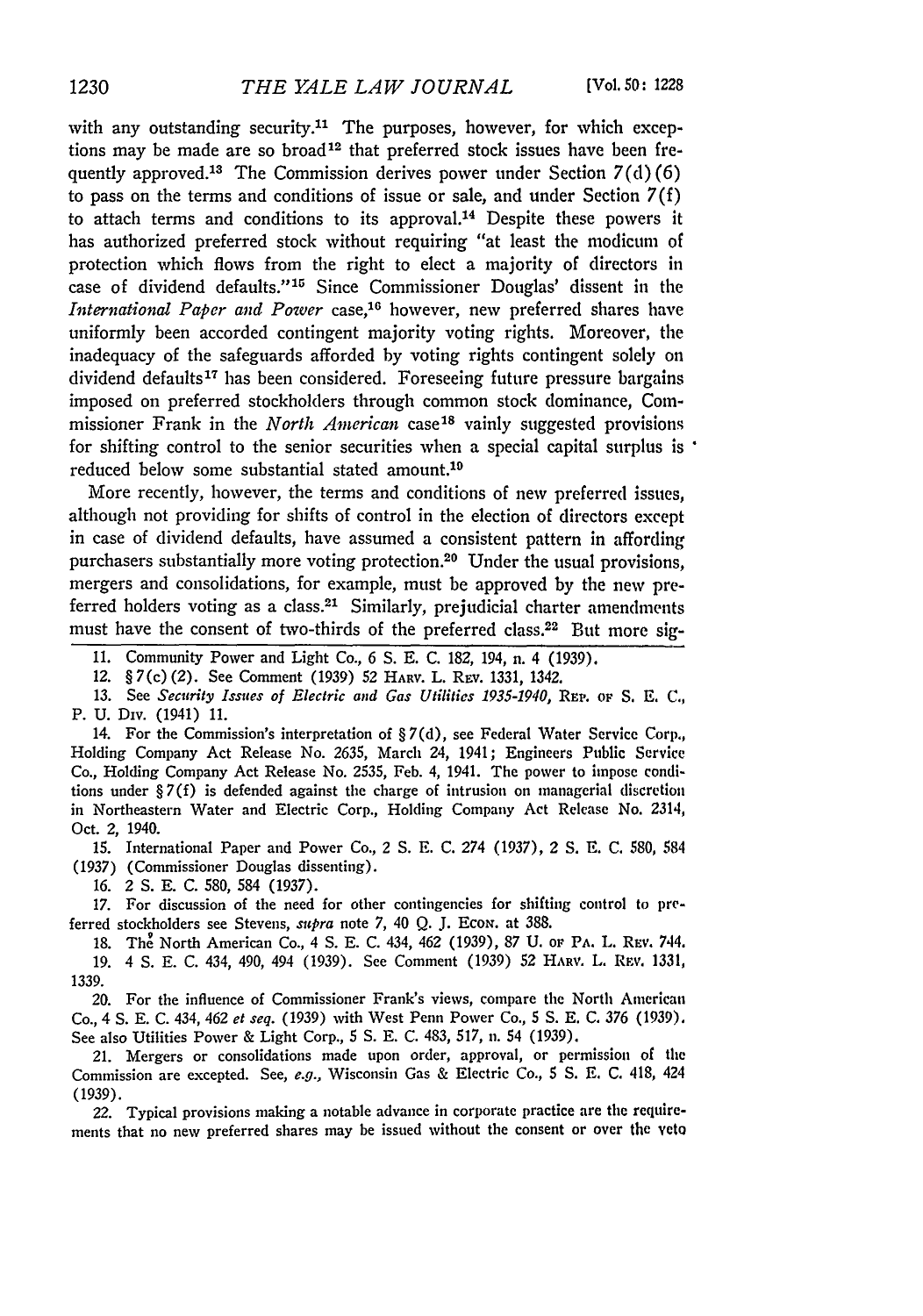nificantly, unless elaborate conditions aimed at preserving a capital cushion are satisfied, the approval of two-thirds is also required for dividend payments on outstanding junior shares and for subsequent issues of preferred stock or debt securities.<sup>23</sup> Furthermore, in corporate elections they have won increased recognition through permanent voting rights share-for-share with the common stock.<sup>24</sup> After defaults aggregating one year's dividends, moreover, they may vote as a class for two directors and, after the accumulation of twelve quarterly dividends, they may elect a majority of the board.<sup>25</sup> From this norm the variations, usually involving earlier shifts of control, have been slight.<sup>26</sup> The Commission has expressly admitted its responsibility for these provisions.<sup>27</sup> Its satisfaction with them as providing a fair and equitable distribution of voting power may be inferred from the failure specifically to reserve the right to redistribute under Section  $11(b)(2)$ .

While policing voting rights under other sections of the Act, the Commission has made few direct references to the fair and equitable distribution required by Section **11(b)** (2). From isolated statements of policy it has indicated that for going concerns with satisfactory security ratios the formula applied to new issues is adequate. In the early *American Water Works* case,

of the preferred stockholders unless (a) net earnings available for dividends in the preceding year have been twice the proposed annual preferred dividend requirement; (b) gross income has been one and one-half times the sum of interest on funded debt and long-term notes plus the annual preferred dividend requirement; **(c)** the aggregate par value after the issue is less than a stipulated figure and less than twice the sum of surplus plus capital represented by junior stock. Without similar consent no dividends may be declared on junior stock unless surplus plus capital represented by the junior stock exceeds a stipulated figure measured in terms of the annual preferred dividend requirement, nor may unsecured indebtedness be increased if after the issuance the total principal amount of unsecured securities would exceed 10 per cent of the total principal amount of secured debt plus stated capital and surplus. See, e.g., Wisconsin Electric Power Co., 7 S. E. C. 138, 147 (1940).

23. See, e.g., The Kansas Power and Light Co., 7 S. E. C. 113, 121 (1940) ; Southwestern Gas and Electric Co., 6 S. E. C. 806, 811 (1940).

24. In very recent issues the preferred stock's one vote per share has been strengthened **by** a reduction of the common's vote to one-tenth of a vote per share. See The Ohio Power Co., Holding Company Act Release No. **2660,** March **29,** 1941; Appalachian Electric Power Co., Holding Company Act Release **No.** 2430, Dec. 14, 1940.

**25.** The once prevalent requirement that defaults **be** consecutive has been sanctioned in rare instances. See Appalachian Electric Power Co., Holding Company Act Release No. 2430, Dec. 14, 1940, **p. 7;** American Gas and Power Co., **3 S.** E. **C. 911, 926 (1938);** McKesson & Robbins, Inc., Corporate Reorganization Release No. 41, March 29, 1941, **p.** *20;* La France Industries, **5 S. E. C. 917, 923 (1939).**

**26.** See, **e.g.,** Central Ohio Light & Power Co., **5 S. E. C.** 651, **662 (1939).** Commissioner Frank in the *North American* case declared that twelve quarterly defaults postponed the shift of control too long, 4 **S. E. C.** 434, 490, n. **36,** 494 **(1939).** In reorganizations the preferred have gained the greatest rights. See Utilities Power & Light Corp., **5 S. E. C.** 483 **(1939)** (permanent minority representation; two-thirds of the directors when arrears equal **\$1.87%).**

**27.** The Narragansett Electric Co., Holding Company Act Release No. **2213,** Aug. **7,** 1940, **p. 3.**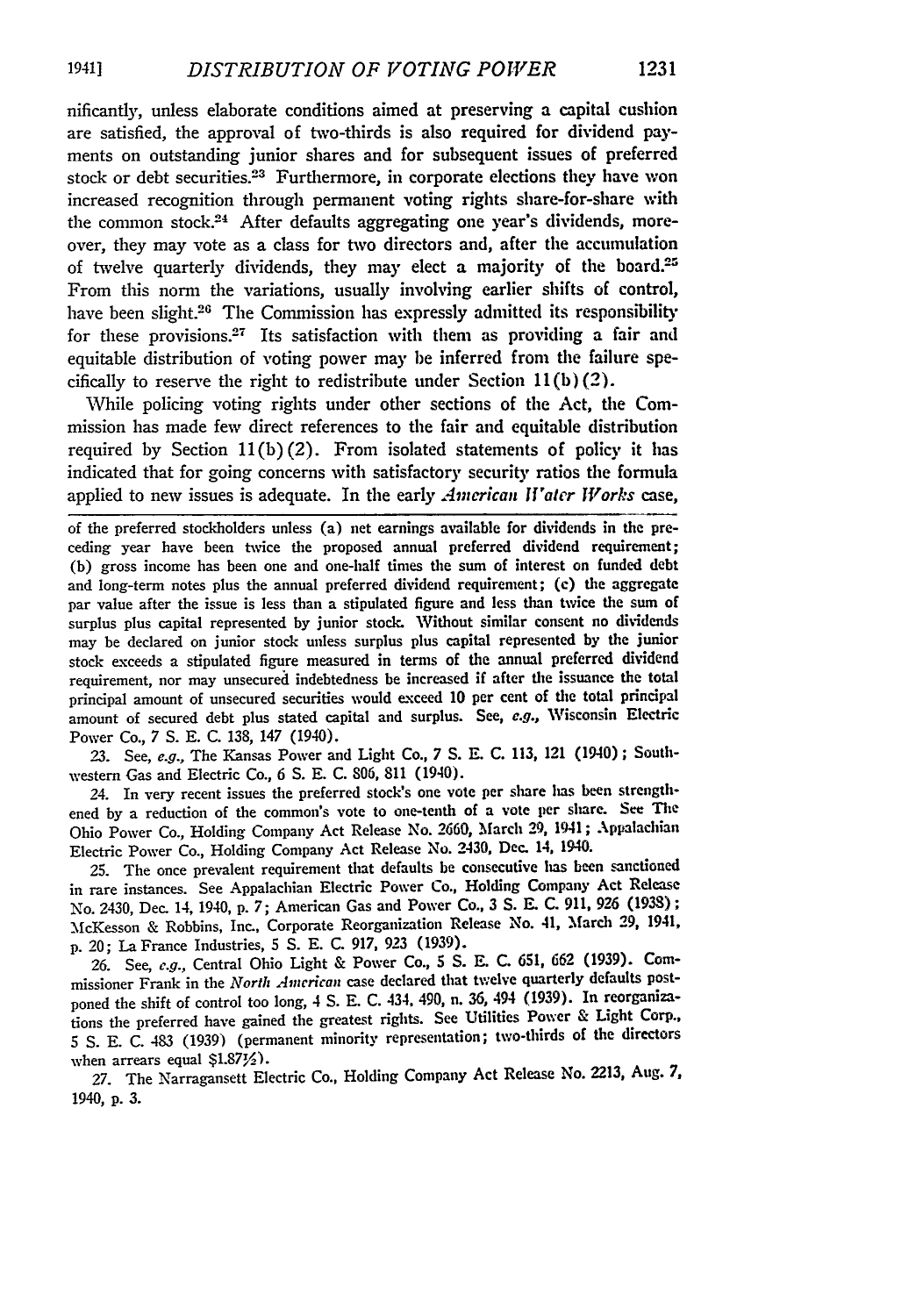moreover, it hinted that higher standards would be followed in the case of new issues than in a redistribution of voting power among outstanding securities.<sup>28</sup> Companies with long uninterrupted dividend records and substantial common stock equities have been excused from conferring permanent voting rights upon preferred stockholders; in such cases the Commission has insisted only on more adequate protection in the event of continued dividend defaults. 29 But indicative of the extent to which a complete realignment of corporate elections may be developed, sterilization of common stock voting power, giving exclusive voting rights to the preferred, has been emphatically urged as a device for divestment of subsidiaries unretainable in integrated utility systems under Section  $11(b)(1).^{30}$  In corporations weakened by misdirected use of predominant voting power<sup>31</sup> and presently ripe for reorganization, moreover, drastic redistributions have been threatened. Preferred stockholders with unpaid dividends accrued will be enfranchised,<sup>32</sup> and in extreme cases of topheavy structures voting rights will be given to debt securities.<sup>33</sup>

Furthermore, the Commission's belated program for enforcing Section  $11(b)$  (2)<sup>34</sup> has been directed at corporations where valueless common stock constituting only a small percentage of capital stock liability and surplus controls a large percentage of the voting power. In the first move under the program, the voting trust dominating the International Hydro-Electric System has been directed to surrender for cancellation the valueless stock through which the system was controlled. $35$  In a more recent case, the New England Public Service Company has been ordered to recapitalize on a

28. American Water Works and Electric Co., Inc., *2,* S. **E.** C. 972, 986 (1937). See Meck and Cary, supra note 4, at 225.

29. American Water Works and Electric Co., Inc., 2 S. **E.** C. 972, 986 (1937).

30. Frank in (19,40) 113 ELECTRICAL WORLD 1133. See Comment (1941) 50 YALF L. J. 1045, 1047; Gay, *Managerial Suicide* (1940) 25 P. U. FORT. 707.

31. The manner in which control has been used will have an important bearing on the form of redistribution required. Columbia Gas & Electric Corp., 4 S. *E,* C. 406, 414 (1939).

32. See Northern Indiana Power Co., 6 **S. E.** C. 910, 922 (1940).

33. Public Service Co. of Colorado, **5** S. E. C. 788, 823 (1939).

34. In conjunction with its enforcement of § 11(b)(1) [See Comment (1941) **50 YALE** L. J. 1045] the Commission began its program for the administration of § 11(b) (2) early in 1940. See Electric Bond and Share Co., Holding Company Act Release No. 2051, May 10, 1940; Standard Power and Light Corp., Holding Company Act Release No. 2095, June 7, 1940; International Hydro-Electric System, Holding Company Act Release No. 2122, June 20, 1940; Northern New England Co., Holding Company Act Release No, 2291, Sept. 16, 1940; The United Light and Power Co., Holding Company Act Release No. 2407, Dec. 6, 1940; The Middle West Corp., Holding Company Act Release No. 2411, Dec. 9, 1940.

35. International Hydro-Electric System, Holding Company Act Release No. 2494, Jan. 17, 1941. For the Commission's antipathy to voting trusts as restrictions on voting power, see The United Illuminating Trust, Holding Company Act Release No. 2245, Aug. 20, 1940. Voting trusts, however, have been sanctioned in reorganizations as devices for protecting creditors. See Meck and Cary, *supra* note 4, at 226-229.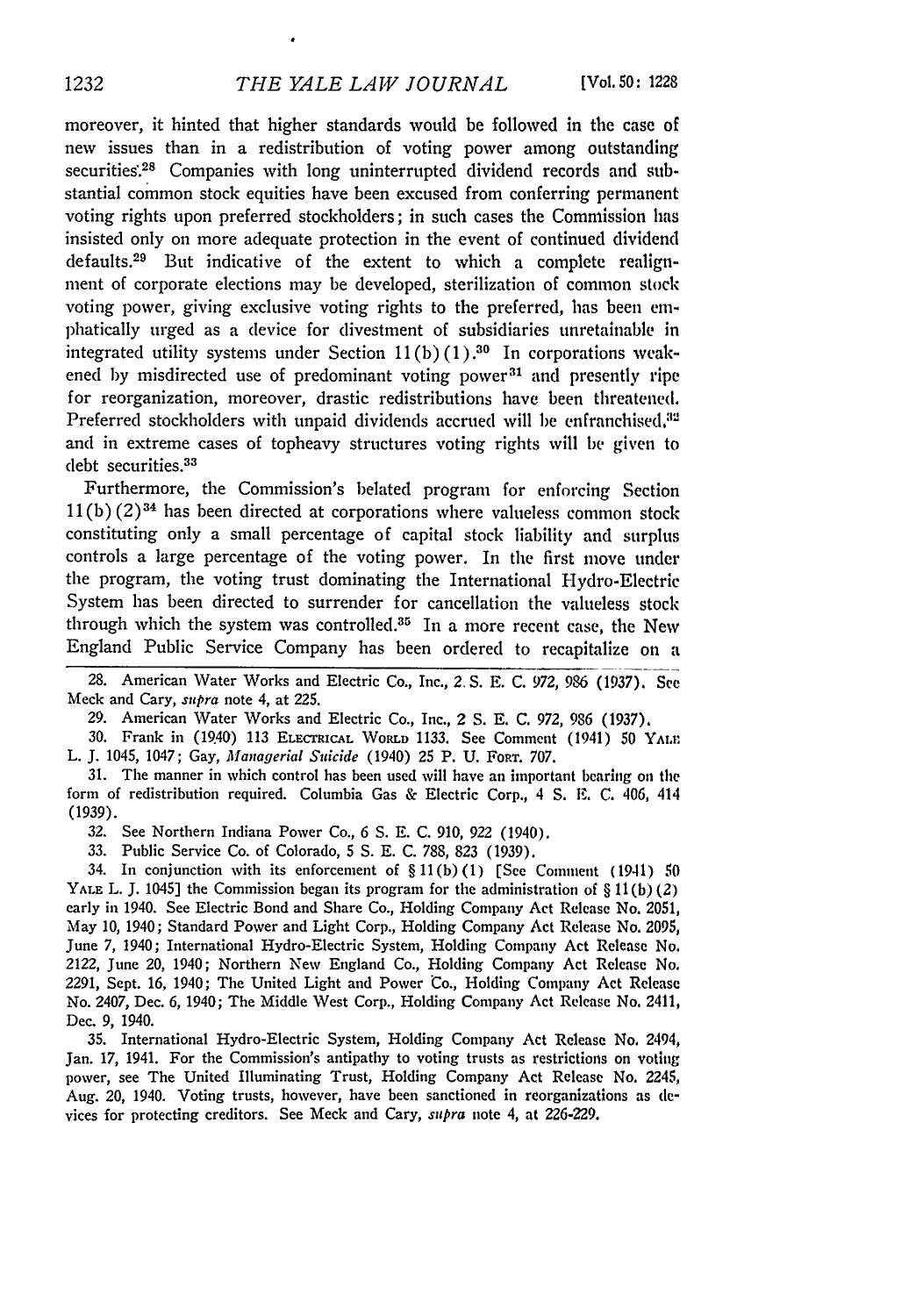common stock basis or liquidate on the dual grounds that its structure is complicated **by** numerous series of preferred stocks on which tremendous dividend arrearages have accumulated and that its voting power is controlled **by** the common stock.36 **By** jointly invoking its powers to decree corporate simplification and voting power redistribution,<sup>37</sup> therefore, the Commission is forcing vulnerable corporations into involuntary reorganization.

While the Commission has thus geared its active administration of Section **11(b)(2)** to the reorganization of structurally deficient corporations, its policy toward voting rights in going concerns with satisfactory corporate structures has been redefined in a recent opinion.<sup>38</sup> Columbia Gas & Electric Corporation sought to defend a distribution of voting rights in which preferred stockholders are entitled to vote for directors only when four dividends are in default and then only on a share-for-share basis with the numerically superior common.<sup>39</sup> The Commission ignored the claim that dividend records were good<sup>40</sup> and the general contention that enfranchising the preferred would impair the rights of the common stockholders who had assumed the risks in return for control.41 Recognizing the inadequacies of cumulative voting as a substitute for class voting 42 and rejecting the argument that most of the preferred stock had an effective voice through ownership **by** common stockholders,<sup>43</sup> it refused to find the distribution fair and equitable. Regardless of existing fortuitous protection, $44$  therefore, and aware of the possibilities that its own jurisdiction over many companies is not permanent,45 the Commission has shown itself resolved to allow no exceptions to the formula it has devised.

**36.** Northern New England Co., Holding Company Act Release No. **-2737, May 3,** 1941.

**37.** The Commission has also invoked the "great-grandfather" clause *(supra* note **3)** in the dissolution of the top holding company in the United Light and Power System. Holding Company Act Release No. 2636, March 20, 1941.

38. Columbia Gas & Electric Corp., Holding Company Act Release No. **2477,** Jan. **10,** 1941, pp. 23-24. The application, filed under § 11(e), sought a declaration **by** the Commission that the system conformed to the standards of § 11(b). See Comment **(** <sup>1941</sup> **50** YAiz L. **J.** 1045, **1050.**

39. In the three companies in which the distribution of voting power was under scrutiny, provisions for cumulative voting after the requisite defaults are supplied by charter or statute.

40. Brief for Applicant, p. 64, Columbia Gas & Electric Corp., Holding Company Act Release No. *2477,* Jan. 10, 1941. The argument was probably inspired by the *Anerican Water Works* case. See *supra* note 29.

41. Brief for Applicant, pp. 63, 64.

42. The Commission emphasized the illusory nature of this form of protection where the common stock is all held by one stockholder. Holding Company Act Release No. 2477, Jan. 10, 1941, p. 24. See Peoples Light and Power Co., **5** S. E. C. 557,560 (1939).

43. Holding Company Act Release No. 2477, Jan. 10, 1941, p. 24, n. 26a.

44. The Commission sanctions deviations from its pattern only in exceptional cases. See Charles True Adams, Trustee, 7 **S.** E. C. **36,** 53 (1940).

45. See The North American Co., 4 **S.** E. C. 434, 486 (1939) (Commissioner Frank dissenting), 87 U. oF PA. L. REv. 744; *cf.* Utilities Power & Light Corp., **5** S. E. C. 483, 517, n. 54 (1939).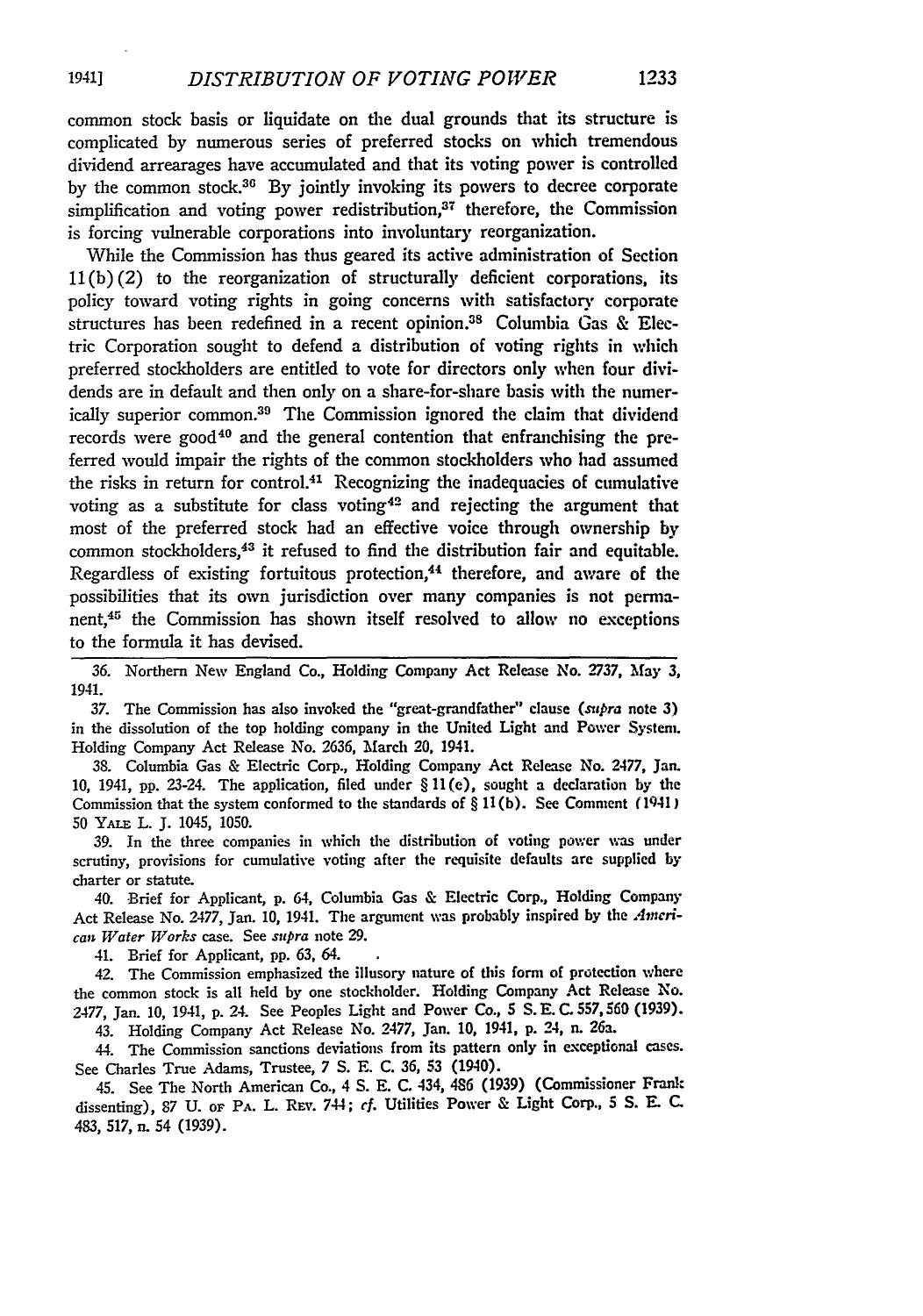More significant than the implications of the *Columbia Gas* opinion is the Commission's affirmative declaration that an effective vote within the meaning of Section **11(b)** (2) must afford preferred stockholders "recognition in the corporation in an amount substantially corresponding to the proportion of their investment." $46$  The generality of the definition conforms with the Commission's evident policy in voting rights cases of avoiding the establishment of precedents which might later have to be discarded. It may, in addition, be designed to serve as a basis for raising the standards as the program for enforcing Section **11** develops. **If** the Commission intends to require initial voting rights for preferred stock on a dollar-for-dollar, rather than a sharefor-share, basis with the common, it can look for authority to the framers of the statute.47 But so revolutionary a requirement would deny to common stockholders the control which they traditionally obtain in return for the risk they assume.<sup>48</sup> Moreover, the conditions which the Commission has admittedly attached to preferred stock suggest that recognition in proportion to investment will be required only in the event of dividend defaults. With voting rights initially share-for-share, and contingently dollar-for-dollar, with the common, the Commission will apparently be satisfied. The result of the dictum in the *Columbia Gas* case, therefore, may be merely the acceleration of shifts of control to preferred stock.

Despite such vague threats of progressive action and the increasingly high standards that the Commission is requiring of preferred stock voting provisions, its powers are being frugally employed. **If** effective protection and participation are to be achieved, a more decisive therapeutic is needed. Preferred stock, voting as a class,<sup>49</sup> should have permanent minority representation,<sup>50</sup> not so large as to block action, but assuring consideration of senior interests. On stated contingencies, the representation

47. See *Hearings before Committee on Interstate Commerce on S. 1725,* 74th Cong., 1st Sess. (1935) 209.

48. For the view that enfranchising outstanding non-voting stock would be a taking of property without due process, see *Hearings before Subconnittee of the Committee om the Judiciary on S. 10 and S. 3072,* 75th Cong., 3d Sess. (1938) 571.

49. Cumulative voting, a possible device for corporate democratization, would afford less assurance that the preferred holders could elect their own nominees. See *snpra* note 42.

50. Section 18(a) (2) (C) of the Investment Company Act of 1940 requires such a provision. For a reorganization plan which included permanent minority representation, see Utilities Power & Light Corp., 5 **S.** E. C. 483 (1939).

<sup>46.</sup> Holding Company Act Release No. 2477, Jan. **10,** 1941, **p.** 24. See also the Commission's statement that "where there is a substantial preferred stock investment **in** relation to the common stock equity, the preferred stockholders should have an effective voice in the direction of the company's affairs." American Water Works and Electric Co., Inc., 2 **S.** E. C. *972,* 986 (1937). *Cf.* McKesson & Robbins, Inc., Corporate Reorganization Release No. 41, March 29, 1941, p. 25; Appalachian Electric Power Co., Holding Company Act Release No. 2430, Dec. 14, 1940, p. 7 (voting rights considered "iin relation to investment").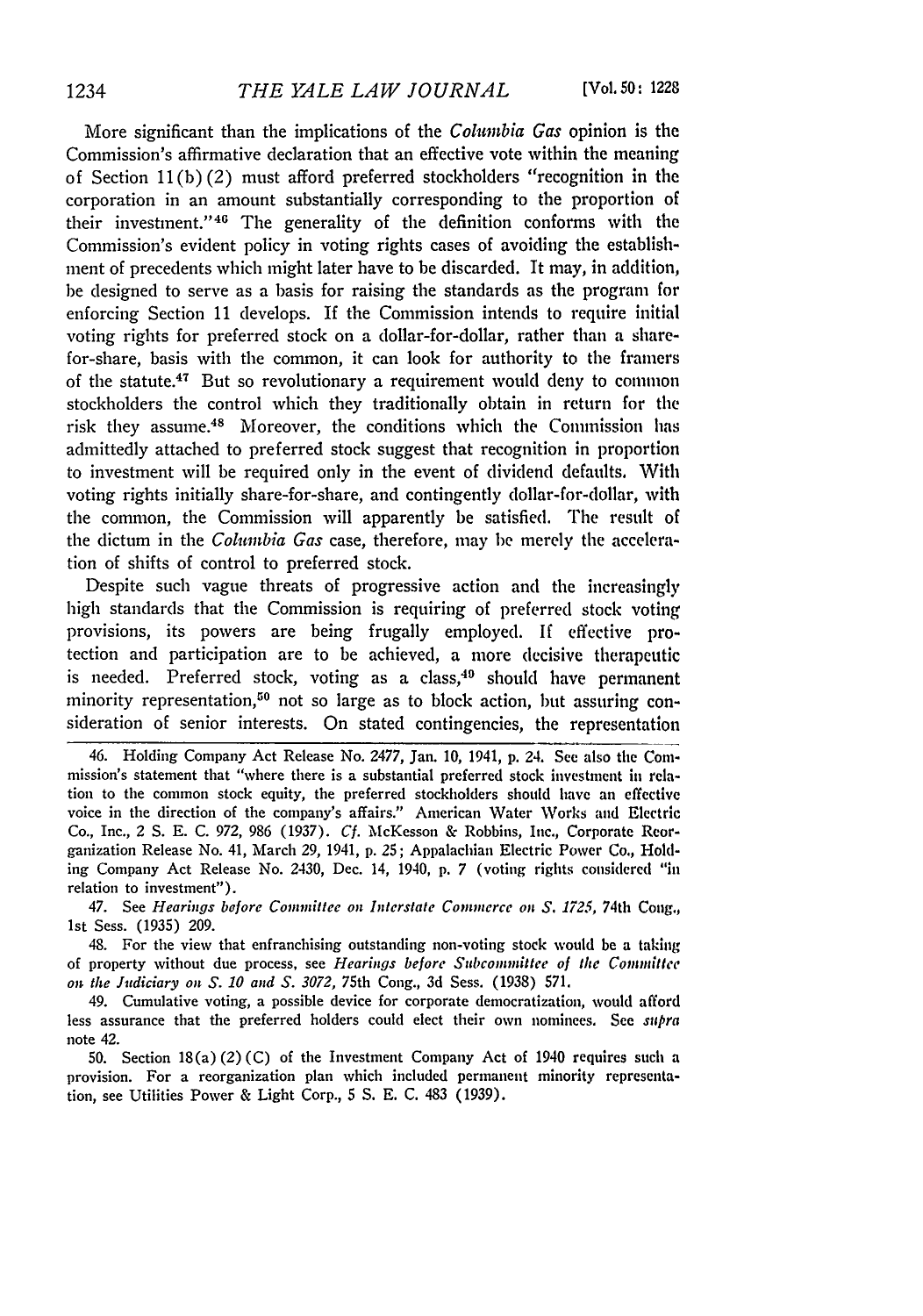should be increased to achieve the Commission's standard of recognition in proportion to investment. The traditional contingency - accumulation of  $dividend$  arrearages  $-$  is appropriate for this formula. Its exclusive use, moreover, has been approved in recent federal legislation. The Investment Company Act of 1940 requires provision for preferred stockholders to elect a majority of directors when dividends are unpaid for two years.<sup>51</sup> Chapter X of the Bankruptcy Act, demanding fair and equitable distribution of voting power within a reorganized company, specifies for preferred stock that the charter include provisions for the election of representative directors in the event of dividend defaults.<sup>52</sup> But to insure a shift of control before damage becomes irreparable, other contingencies, such as the failure of earnings or assets to maintain stated levels, should be considered for inclusion.<sup>53</sup> Complemented **by** class voting rights in proposed action materially affecting their interests, this permanent participation by preferred stockholders would help to break down their indifference and to prevent repetition of the abuses to which they have been subjected.<sup>54</sup>

The development of class representation in corporate directorates,<sup>55</sup> however, must be checked **by** consideration of potential impairments of common stock rights.56 The shift of control must be timed to give common stockholders an opportunity, commensurate with their assumption of risk, to achieve successful management. Adequate judicial and statutory remedies must **be** developed to afford them protection after control has passed and to insure their reinstatement when assets have increased or preferred dividend arrearages have been eliminated.57 The fiduciary duties of directors must **be** doctrinally adjusted to arbitrate new legal relations. Since conflicts between allegiance to constituents and duty to the corporation as a whole would

**51.** § 18(a) (2) **(C).** Pun. L. No. **768,** 76th Cong., **3d** Sess., **15 U. S. C. A.** § **80a-**18(a) (2) **(C)** (Supp. 1940).

52. BmRaup=cr **Act** § 216(12) (a), 52 STAr. 897, 11 **U.** S. C. § 616 (Supp. 1938). Differing conspicuously from the wording of § 216(12) (b), § 216(12) (a) fails to **specify** that the requirement for preferred stock is not a limitation on the generality of the term "fair and equitable distribution." For the unanswered questions which the section presents, see Krotinger, *loc.* cit. *supra* note 6.

**53.** See GaaHAMcx **AND DODD, SEcURIrY** AxALysis (1934) 221.

54. The Commission recognizes the apathy of public preferred stockholders. **A** class vote for a minority on the directorate, therefore, will not justify omission of other protective devices to preserve the capital cushion and to prevent impairments of preferred rights. See Northeastern Water and Electric Corp., Holding Company Act Release No. 2314, Oct. 2, 1940, **p.** 12.

**55. A** trend toward extensive representation **by** classes in reorganized corporations has been observed and approved **by** Krotinger, *supra* note 6, at **680.** The Commission recognizes the restraining power of a vocal minority. **See** Penn Timber Co., 4 **S. E. C.** 630, 643 **(1939).**

**56.** Unrestrained efforts to protect senior interests might lead to an era in which the common stockholders would be subjected to worse abuses than those inflicted in the past upon the preferred. See Legis., (1939) 27 GEo. L. J. 1092, 1106.

**57.** See Tracy, *The Problen of Grantibg Votig Rights to Bondholders* **(1935)** 2 **U. OF CH. L.** REv. 208, 224-226.